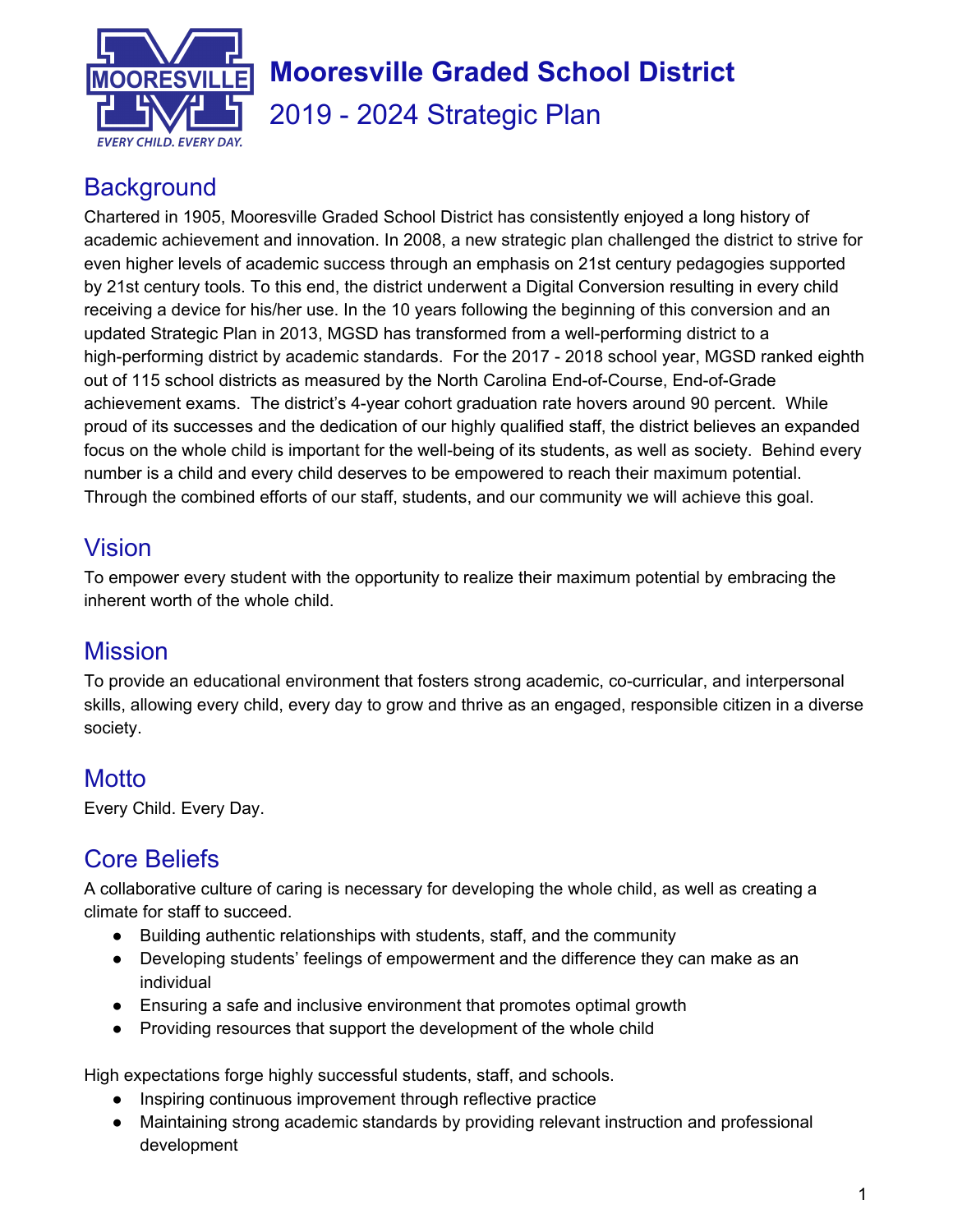- Practicing high ethical principles to build confidence and engagement among all community members
- Establishing organizational focus and alignment on academic needs, behavioral support, and social and emotional growth

## **Goals**

**Goal 1:** Help all students grow academically, emotionally, and socially.

## **Strategies**

A. Effectively use pacing guides, vertical and horizontal alignment, as well as formative assessments to assess and meet the academic needs of all students.

## **Person/Group Responsible**

- Primary: Assistant Superintendents for Elementary and Secondary Instruction
- School Administrators, Instructional Coaches, Teachers

## **Measurements of Success**

- Less than 10 percentage points in gaps between white students and subgroups on North Carolina achievement data
- Meets or exceeds Growth status obtained at all schools
- All schools receive A or B status on NC school report cards
- Continued standing as a Top 10 school in North Carolina in academic achievement according to state proficiency dat
- B. Develop and maintain partnerships with community mental health agencies and organizations.

## **Person/Group Responsible**

- Primary: Executive Director for Student Services and Exceptional Children
- Behavior Specialists, School Counselors, School Social Workers, School **Administrators**

## **Measurements of Success**

- Partnership agreement documents
- Number of referrals and/or contacts with agencies
- Number of students in each school receiving supplemental and intensive supports
- Number of students in each school receiving school-based mental health services
- C. Offer staff trainings on how to meet the social/emotional needs of students and hire additional staff for student support.

## **Person/Group Responsible**

- Primary: Executive Director for Student Services and Exceptional Children
- Behavior Specialists, School Counselors, School Social Workers, School Administrators, Instructional Coaches, Assistant Superintendent for Human **Resources**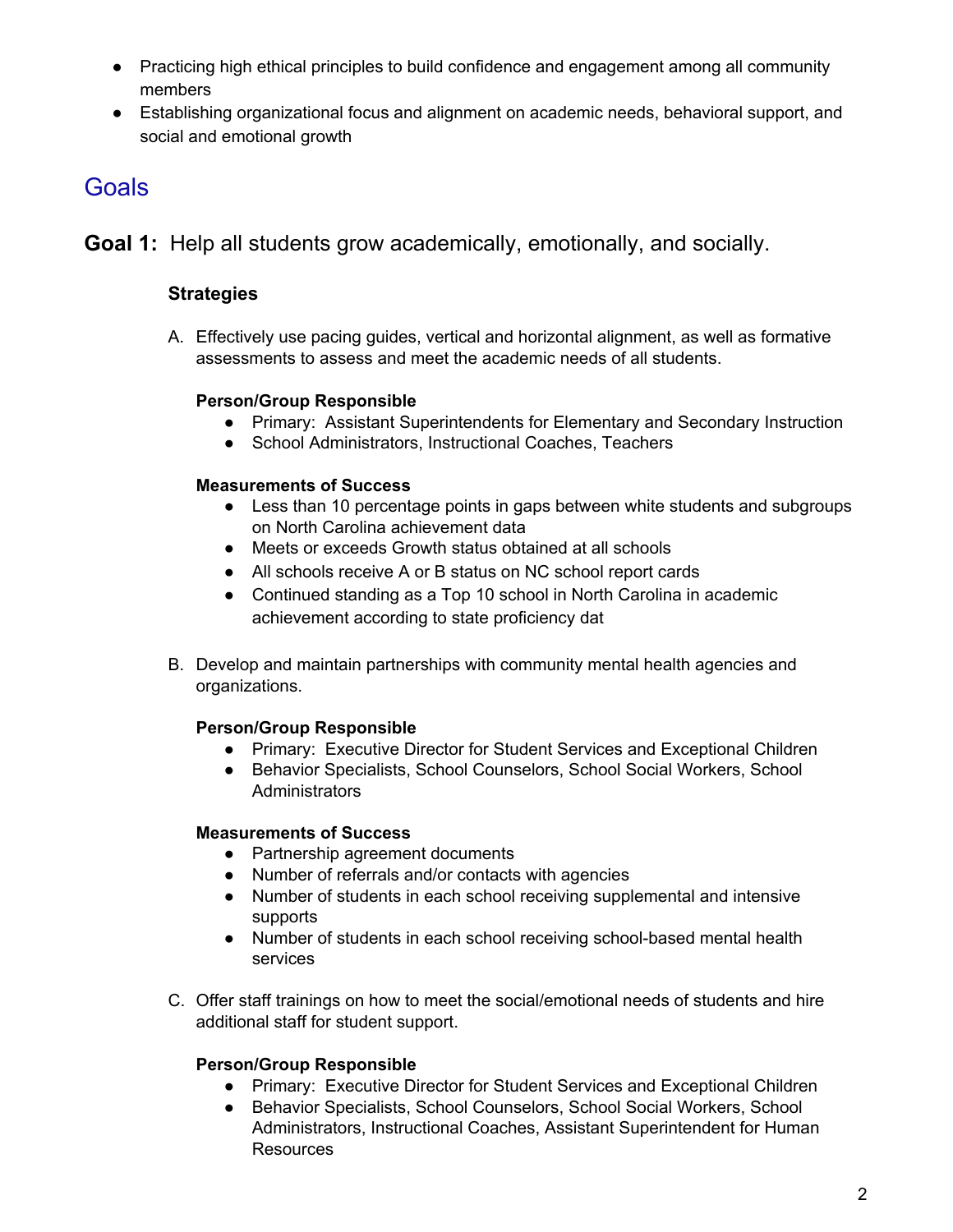#### **Measurements of Success**

- List of trainings offered and number of staff involved
- List of needed positions/qualifications specific to student support
- Filled positions that meet identified student needs
- Survey results
- D. Use a Multi-Tiered System of Support (MTSS) to address the diverse needs of all students.

#### **Person/Group Responsible**

- Primary: Assistant Superintendents for Elementary and Secondary Instruction
- Executive Director for Student Services and Exceptional Children, Behavior Specialists, Instructional Coordinator, School Counselors, School Social Workers, School Administrators, Instructional Coaches, Teachers

#### **Measurements of Success**

- School improvement teams will complete all three training modules on the framework of MTSS
- School improvement plans will address the diverse needs of all students
- Use of universal screeners, formative assessments, and data analysis to drive instructional support in academic and social-emotional areas
- Reduction in discipline referrals by five percent per year
- E. Using an integrated model of problem-solving, staff will use a common framework to provide supplemental and intensive support to increase academic & social-emotional growth of all students.

#### **Person/Group Responsible**

- Primary: Assistant Superintendents for Elementary and Secondary Instruction
- Executive Director for Student Services and Exceptional Children, Behavior Specialists, Instructional Coordinator, School Counselors, School Social Workers, School Administrators, Instructional Coaches, Teachers

#### **Measurements of Success**

- Matrices for academic, behavior, and social-emotional interventions will have been developed (examples 7-8 [Literacy](https://docs.google.com/document/d/1vHYS68uzFzvdaTjApPajtWX-8cusk9cqWK08Gc6WpoI/edit?usp=sharing) Matrix; MGSD Behavior [Intervention](https://docs.google.com/spreadsheets/d/1DssBxxuYCOntTcC3Ikr0TPDrXPcie39D0PBT5bjXCqA/edit#gid=1243832029) [Matrix\)](https://docs.google.com/spreadsheets/d/1DssBxxuYCOntTcC3Ikr0TPDrXPcie39D0PBT5bjXCqA/edit#gid=1243832029)
- Groups of students needing supplemental interventions will consistently be identified by PLCs
- Increased attendance rates at each school
- Reduction of students receiving homebound instruction
- F. Improve relationships within the school community through the implementation of restorative practices.

#### **Person/Group Responsible**

- Primary: Assistant Superintendents for Elementary and Secondary Instruction
- School Administrators, School Counselors, School Social Workers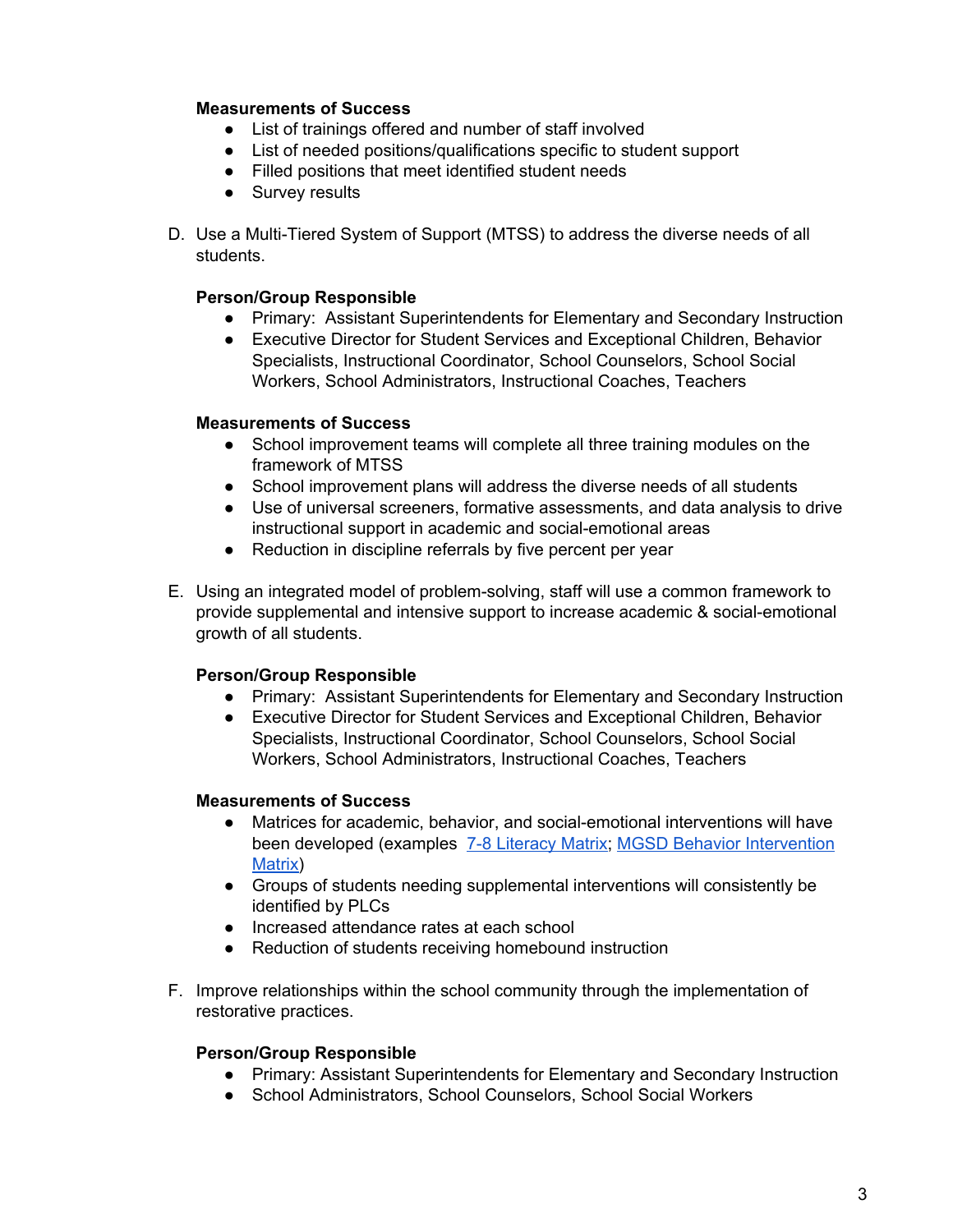#### **Measurements of Success**

- Reduction in discipline referrals by five percent per year
- Reduction in discipline gaps between subgroups
- Survey results

**Goal 2:** Hire and retain high quality, effective teachers, school leaders and support staff.

## **Strategies**

A. Aggressively recruit highly qualified teaching candidates, especially in high need areas and that reflect the diversity of the student population.

#### **Person/Group Responsible**

- Primary: Assistant Superintendent for Human Resources
- School Administrators

#### **Measurements of Success**

- SS-200 Full-time employee report (HRMS)
- Annual Recruitment Schedule at Higher Education Career Fairs
- Active Partnerships with Higher Education Institutions
- Use of Multiple Means of Advertising Instructional Vacancies
- B. Develop and maintain higher education partnerships, as well as strategically place student teachers within all schools.

#### **Person/Group Responsible**

- Primary: Assistant Superintendent for Human Resources
- School Administrators

#### **Measurements of Success**

- Human Resource Documentation of Student Teacher Placements
- Recruitment and Employment of Student Teachers
- Increase in number of Student Teachers placed in MGSD
- C. Create and implement a professional development plan that addresses all staff and departments with personalized learning and training opportunities.

#### **Person/Group Responsible**

- Primary: Executive Team
- School Administrators, Directors, Instructional Coaches

- District PD Plan (annual) and revisions
- Professional Development and Training Agendas
- Staff Development Agendas
- Teacher Working Conditions Survey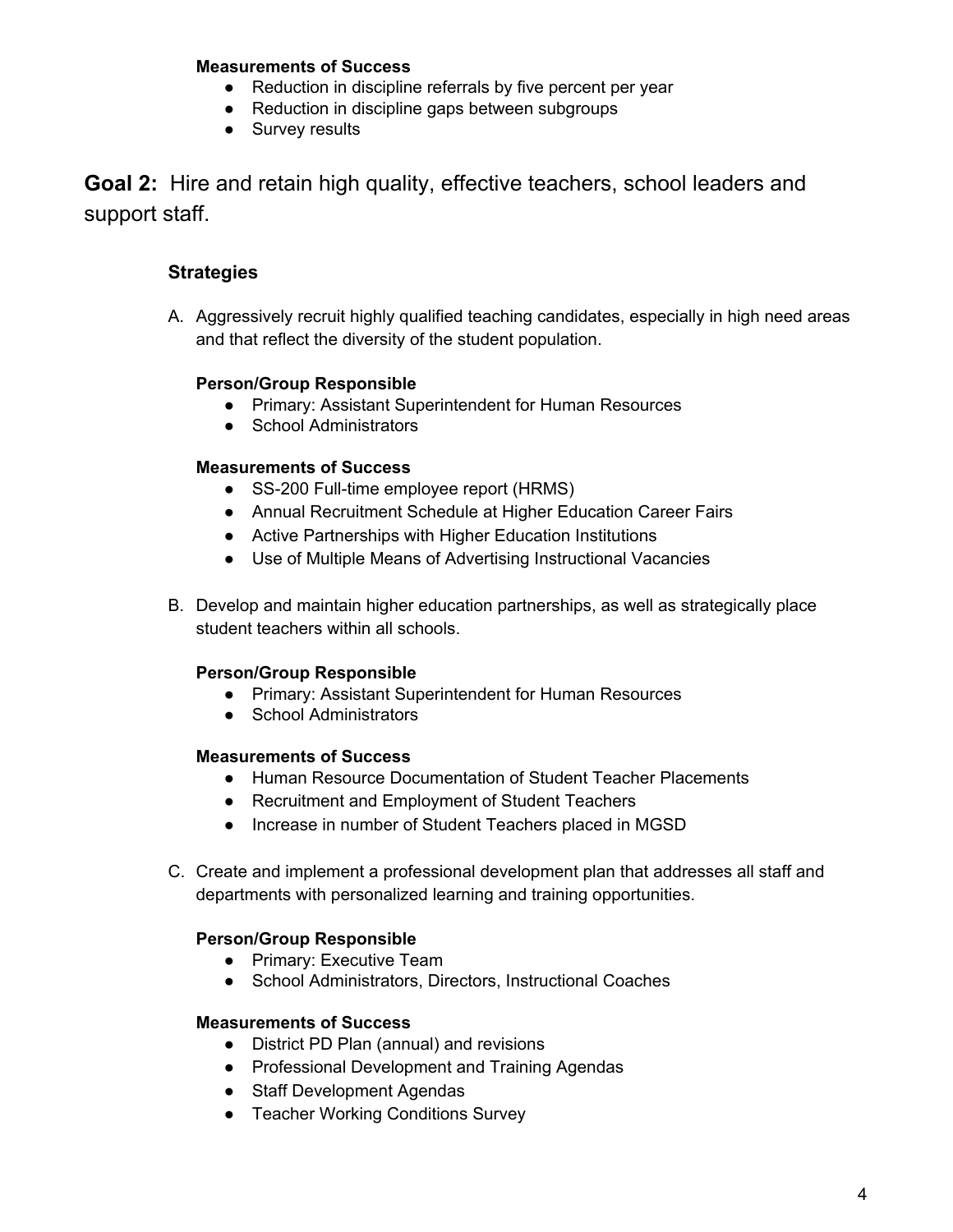D. Develop and maintain effective Beginning Teacher Support Program (BTSP) and New Teacher Support Programs district wide and at each school.

## **Person/Group Responsible**

- Primary: Assistant Superintendent for Human Resources
- Assistant Superintendents, School Administrators, Instructional Coaches, **Mentors**

#### **Measurements of Success**

- BTSP District Plan
- BTSP Meeting Agendas and Presentations
- Annual BTSP Survey Results
- E. Evaluate additional financial incentives for staff.

#### **Person/Group Responsible**

- Primary: Assistant Superintendent for Human Resources
- Executive Team, School Administrators, Directors

#### **Measurements of Success**

- Reduced vacancies in hard to staff positions
- Turnover rate decreases in staff leaving for other districts
- Better morale as indicated on the Teacher Working Conditions Survey.

## **Goal 3:** Manage resources effectively and efficiently.

## **Strategies**

A. Project necessary resources, including staffing and programs, for the next three to five years in order to meet the needs of the whole child.

#### **Person/Group Responsible**

- Primary: Chief Financial Officer
- Executive Team, School Administrators, Directors

#### **Measurements of Success**

- Document outlining long-term needs and budgetary considerations for such needs.
- B. Work effectively with elected officials to fulfill unfunded needs within the district.

#### **Person/Group Responsible**

- Primary: Superintendent
- Executive Team, School Administrators, Directors

- Positive working relationship with elected officials, as evidenced by officials seeking input and feedback from district
- Increased funding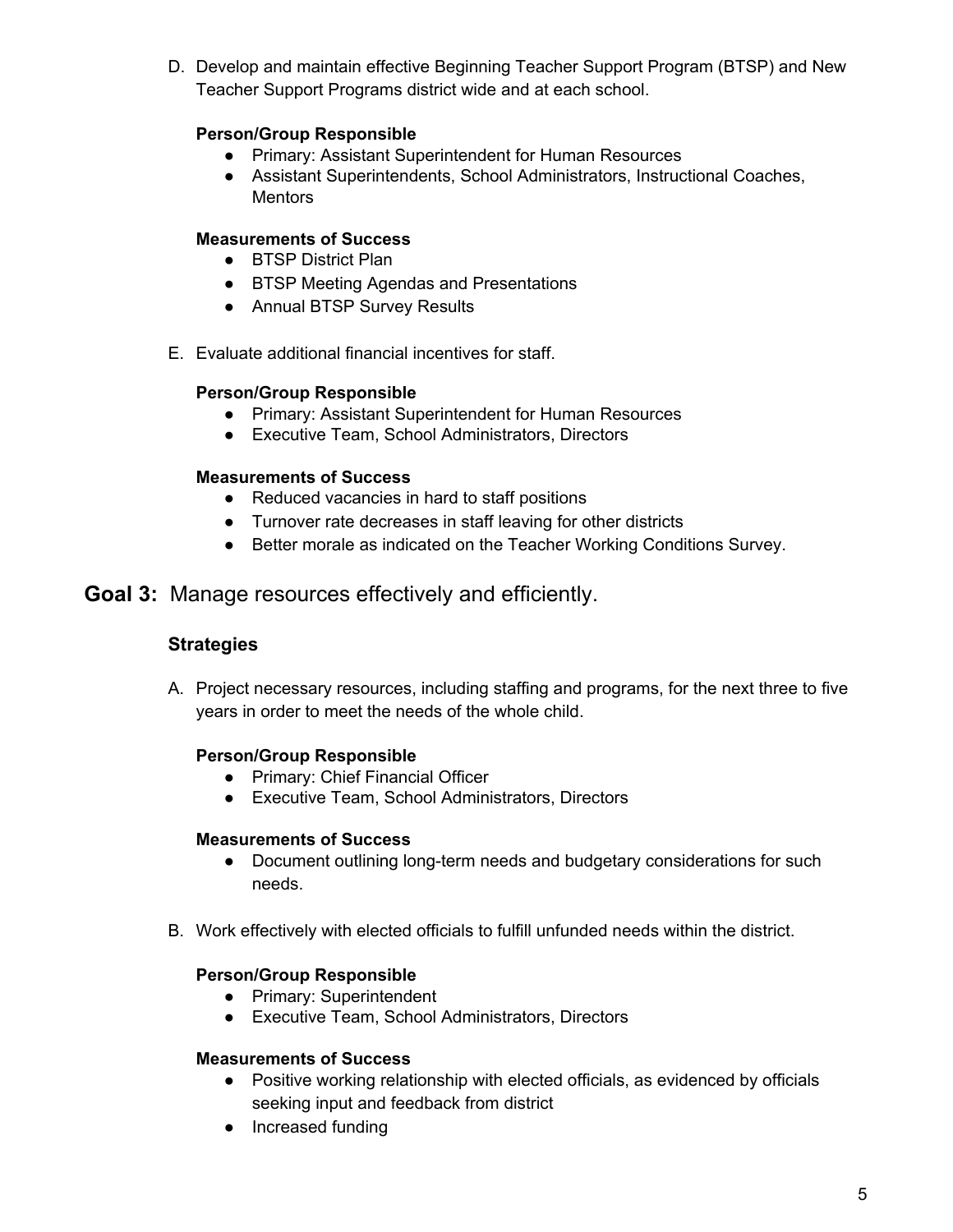C. Project and monitor district needs for facilities, including working to obtain resources to build the needed facilities.

## **Person/Group Responsible**

- Primary: Superintendent
- Chief Financial Officer, Chief Operations Officer, Chief Communications Officer

## **Measurements of Success**

- Facility Task Force recommendations are fulfilled
- New Middle School is funded

## **Goal 4:** Be student and community focused.

## **Strategies**

A. Improve relationships within the school community through the implementation of restorative practices.

## **Person/Group Responsible**

- Primary: Assistant Superintendents for Elementary and Secondary Instruction
- School Administrators, School Counselors, Teachers

#### **Measurements of Success**

- Reduction in discipline referrals by five percent per year
- Reduction in discipline gaps between subgroups
- B. Implement strategies developed during Diversity Task Force training

#### **Person/Group Responsible**

- Primary: Superintendent
- Executive Team, School Administrators, Diversity Task Force, Teachers

## **Measurements of Success**

- Student and Staff Surveys
- Lesson Plans
- Meeting Minutes
- C. Build the capacity of school outreach and communication.

#### **Person/Group Responsible**

- Primary: Chief Communications Officer
- School Administrators, Directors, Teachers

- Implement new accessible district and school websites
- Community calendar of events
- Stakeholder survey results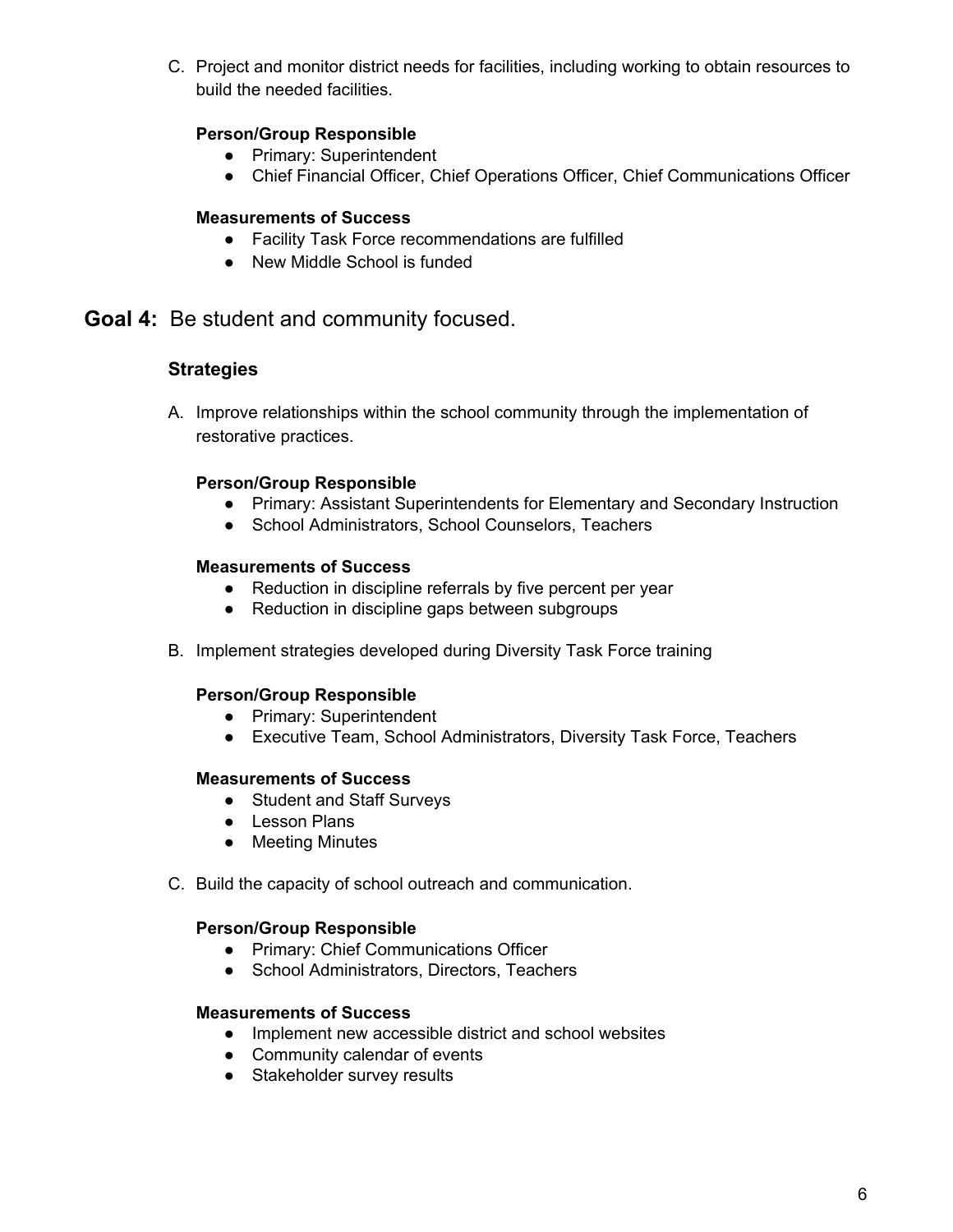D. Implement whole child policies, practices, and relationships that ensure every child, in every school, and in every neighborhood, is healthy, safe, engaged, supported, and challenged.

## **Person/Group Responsible**

- Primary: Executive Team
- School Administrators, School Counselors, Directors, Teachers

## **Measurements of Success**

- Logs of Respect Ability Trainings
- Increase in Change-A-Life Mentors
- Logs of PEAK trainings, activities, and lesson plans
- Logs of comprehensive school mental health system meetings (counselors, nurses, psychologists, social workers, behavior support)

## **Goal 5:** Provide a safe and healthy environment for all.

## **Strategies**

A. Work closely with community agencies to provide safety drills and procedures at our district facilities.

## **Person/Group Responsible**

- Primary: Chief Operations Officer
- School Administrators, School Resource Officers, Directors

## **Measurements of Success**

- Log of procedures and drills, as well as outcomes and feedback from drills, for each school each year
- Log of district-wide procedures and drills, as well as outcomes feedback from drills
- B. Ensure that all key staff receive Crisis Prevention Training (CPI) Training/De-escalation Training.

## **Person/Group Responsible**

- Primary: Executive Director for Student Services and Exceptional Children
- School Administrators, Behavior Specialists

## **Measurements of Success**

- Log of training, agenda, and staff attending
- C. Encourage schools to utilize innovative techniques for fulfilling state policy as to the minimum number of minutes students receive physical activity, offering staff health and fitness opportunities, and meeting school nutritional goals.

## **Person/Group Responsible**

- Primary: Chief Communications Officer
- School Administrators, SHAC Committee, Director of School Nutrition